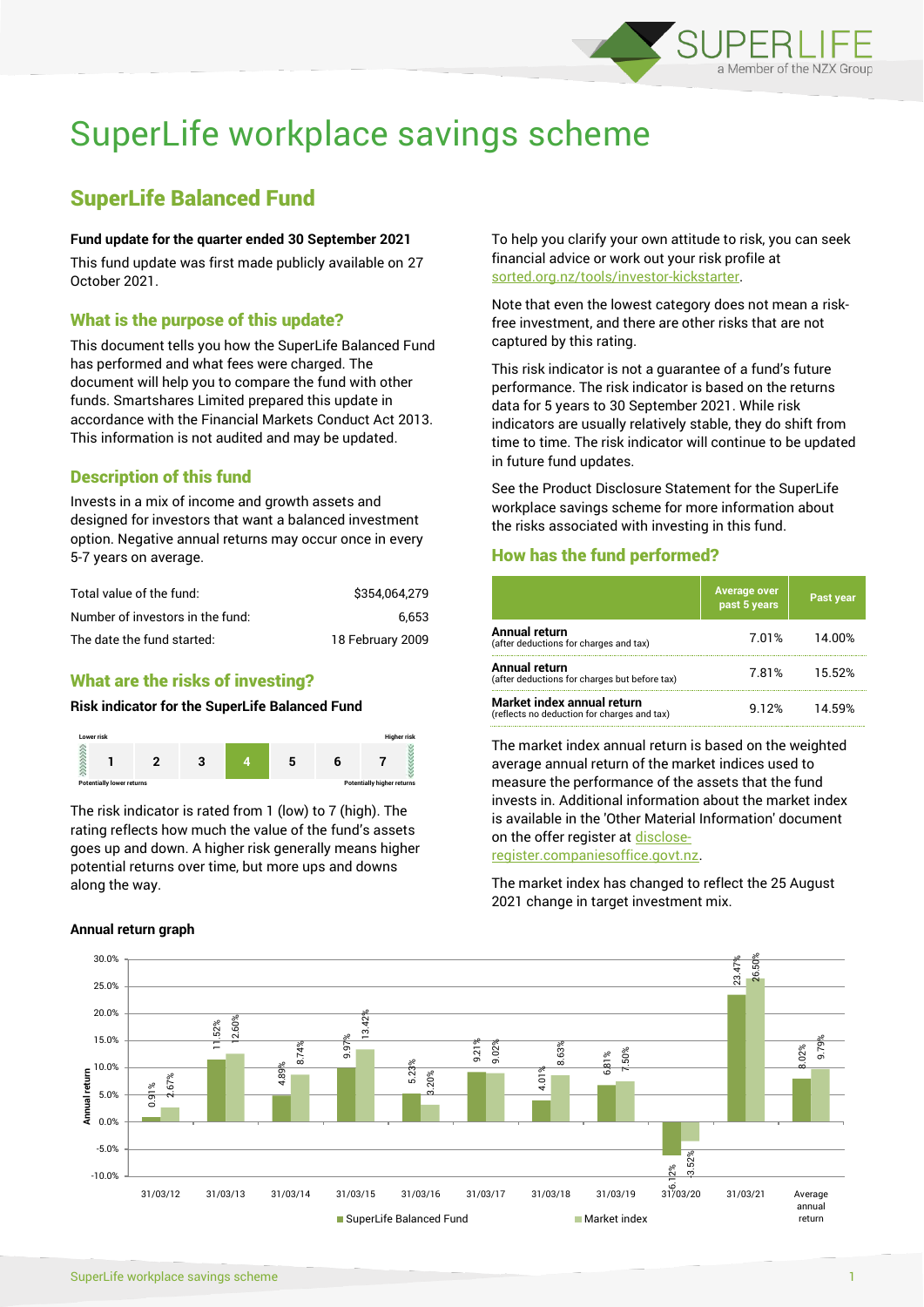

This shows the return after fund charges and tax for each year ending 31 March since the fund started. The last bar shows the average annual return since the fund started, up to 30 September 2021.

**Important:** This does not tell you how the fund will perform in the future.

Returns in this update are after tax at the highest prescribed investor rate (PIR) of tax for an individual New Zealand resident. Your tax may be lower.

## What fees are investors charged?

Investors in the SuperLife Balanced Fund are charged fund charges. In the year to 31 March 2021 these were:

|                                                       | % per annum of fund's net<br>asset value |  |  |
|-------------------------------------------------------|------------------------------------------|--|--|
| <b>Total fund charges</b>                             | 0.50%                                    |  |  |
| Which are made up of:                                 |                                          |  |  |
| <b>Total management and administration</b><br>charges | 0.50%                                    |  |  |
| Including:                                            |                                          |  |  |
| Manager's basic fee                                   | 0.49%                                    |  |  |
| Other management and<br>administration charges        | 0.01%                                    |  |  |
| Other charges                                         | Dollar amount per investor               |  |  |
| Administration fee                                    | \$12 per annum                           |  |  |

Investors may also be charged individual action fees for specific actions or decisions (for example, for transferring money to a KiwiSaver scheme other than the SuperLife KiwiSaver scheme). See the Product Disclosure Statement for the SuperLife workplace savings scheme for more information about those fees.

The fees set out above include GST where applicable.

Small differences in fees and charges can have a big impact on your investment over the long term.

#### Example of how this applies to an investor

Jess had \$10,000 in the fund at the start of the year and did not make any further contributions. At the end of the year, Jess received a return after fund charges were deducted of \$1,400 (that is 14.00% of her initial \$10,000). Jess paid other charges of \$12. This gives Jess a total return after tax of \$1,388 for the year.

## What does the fund invest in?

#### **Actual investment mix**

This shows the types of assets that the fund invests in.



#### **Target investment mix**

This shows the mix of assets that the fund generally intends to invest in.

| <b>Asset Category</b>        | <b>Target asset mix</b> |
|------------------------------|-------------------------|
| Cash and cash equivalents    | 12.00%                  |
| New Zealand fixed interest   | 11.00%                  |
| International fixed interest | 17.00%                  |
| Australasian equities        | 14.00%                  |
| International equities       | 36.00%                  |
| Listed property              | 5.00%                   |
| Unlisted property            |                         |
| Commodities                  |                         |
| Other                        | 5 በበ%                   |